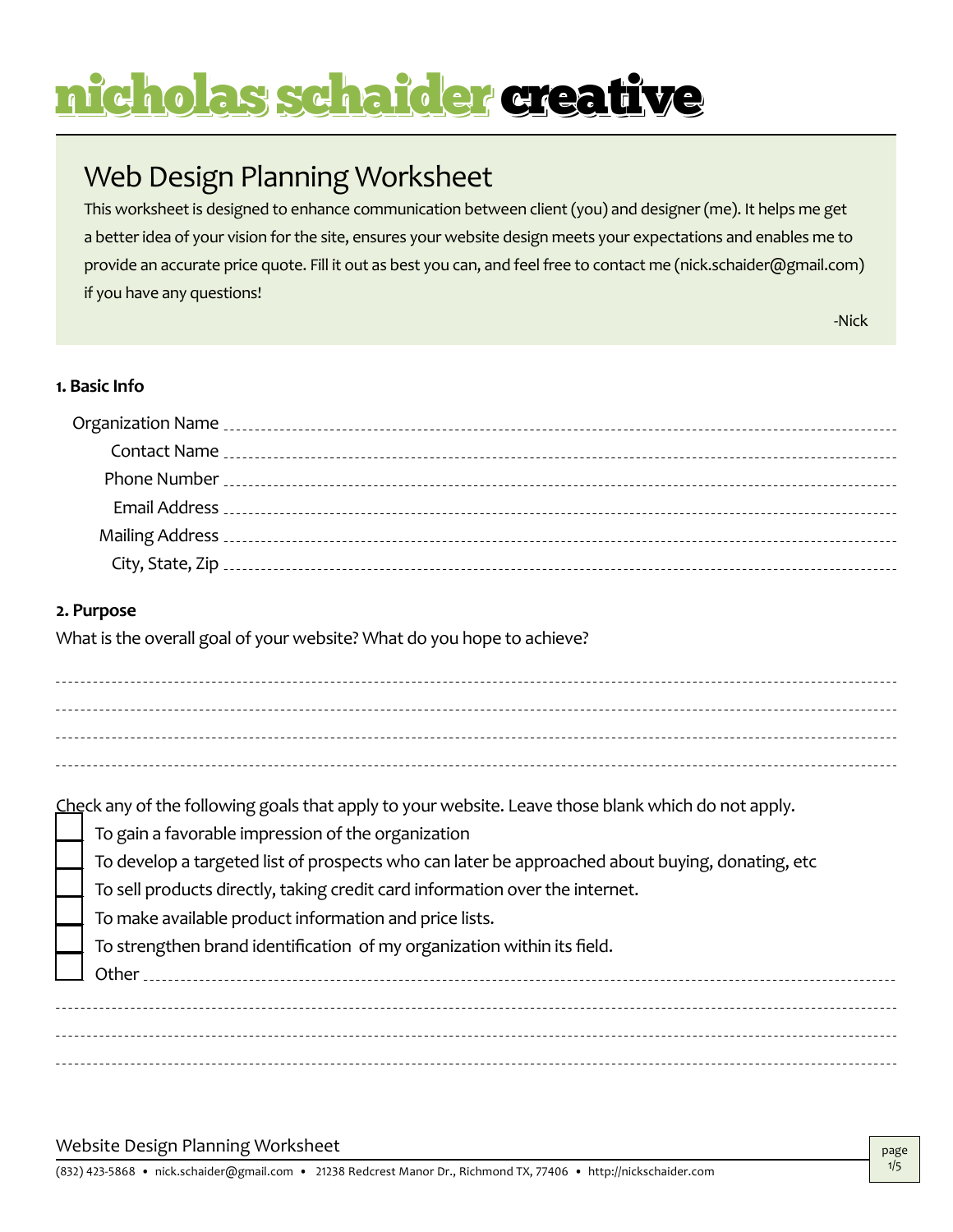### **2. Purpose (cont.)**

Describe the target audience for your website.

| What is the primary action you'd like your visitors to take while on your site?<br>(contact you, order products, sign up for newsletters, etc.) |
|-------------------------------------------------------------------------------------------------------------------------------------------------|
|                                                                                                                                                 |
|                                                                                                                                                 |
| 3. Overview                                                                                                                                     |
| Briefly describe your organization.                                                                                                             |
|                                                                                                                                                 |
|                                                                                                                                                 |
|                                                                                                                                                 |
| Make a list of keywords that describe your organization.                                                                                        |
|                                                                                                                                                 |
|                                                                                                                                                 |
|                                                                                                                                                 |
| Describe what makes your organization unique.                                                                                                   |
|                                                                                                                                                 |
|                                                                                                                                                 |
|                                                                                                                                                 |
| List a few of your main competitors.                                                                                                            |
|                                                                                                                                                 |
|                                                                                                                                                 |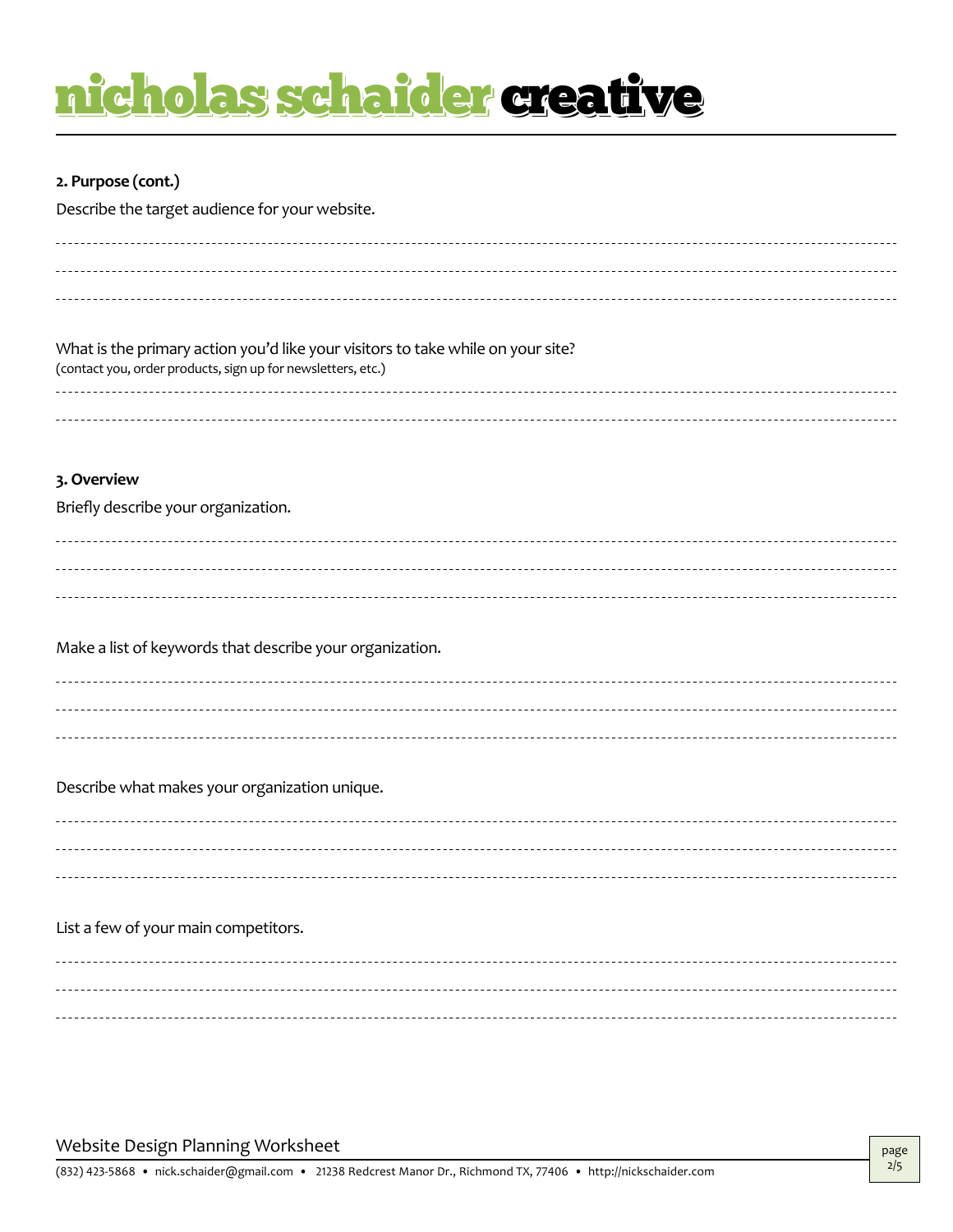| 4. Site Details                                                                                                                                                      |                                                                                                                               |
|----------------------------------------------------------------------------------------------------------------------------------------------------------------------|-------------------------------------------------------------------------------------------------------------------------------|
| Do you have a registered domain name?                                                                                                                                | $\bigcirc$ Yes $\bigcirc$ No                                                                                                  |
| Domain Name / Desired Domain Name: [10] Domain Name:                                                                                                                 |                                                                                                                               |
|                                                                                                                                                                      |                                                                                                                               |
| Do you have web hosting for your site?                                                                                                                               | $\bigodot_{\text{Yes}}\bigcirc_{\text{No}}$                                                                                   |
| Please list the sections and pages you want to include<br>(Welcome, About Us, Contact, etc.)                                                                         |                                                                                                                               |
| Given the sections and pages listed, how many pages will your site require?<br>$\bigcirc$ 1-10 $\bigcirc$ 11-15 $\bigcirc$ 16-30 $\bigcirc$ 31-50 $\bigcirc$ Over 50 |                                                                                                                               |
| 5. Content                                                                                                                                                           |                                                                                                                               |
| Do you have a logo for your site/organization?                                                                                                                       | $\bigodot$ Yes $\bigcirc$ No $\bigcirc$ No, but I'd like one.                                                                 |
| Will you be providing written content for the site?<br>(nicholas schaider creative subcontracts large copywriting jobs)                                              | $\odot$ Yes $\bigcirc$ No                                                                                                     |
|                                                                                                                                                                      |                                                                                                                               |
|                                                                                                                                                                      | What type of content will you be updating? [10] continuous continuous contract to the update of content will you be updating? |
| What sort of graphics will you want included in your design?                                                                                                         |                                                                                                                               |
| $\perp$ Photos you supply                                                                                                                                            |                                                                                                                               |
| Stock photos/graphics                                                                                                                                                |                                                                                                                               |
| Contract photography (nick schaider creative)                                                                                                                        |                                                                                                                               |
| Other:                                                                                                                                                               |                                                                                                                               |
| What other content will you be providing? Please describe.<br>(digitizing physical media will be billed at hourly rate)                                              |                                                                                                                               |
|                                                                                                                                                                      |                                                                                                                               |
|                                                                                                                                                                      |                                                                                                                               |
|                                                                                                                                                                      |                                                                                                                               |
|                                                                                                                                                                      |                                                                                                                               |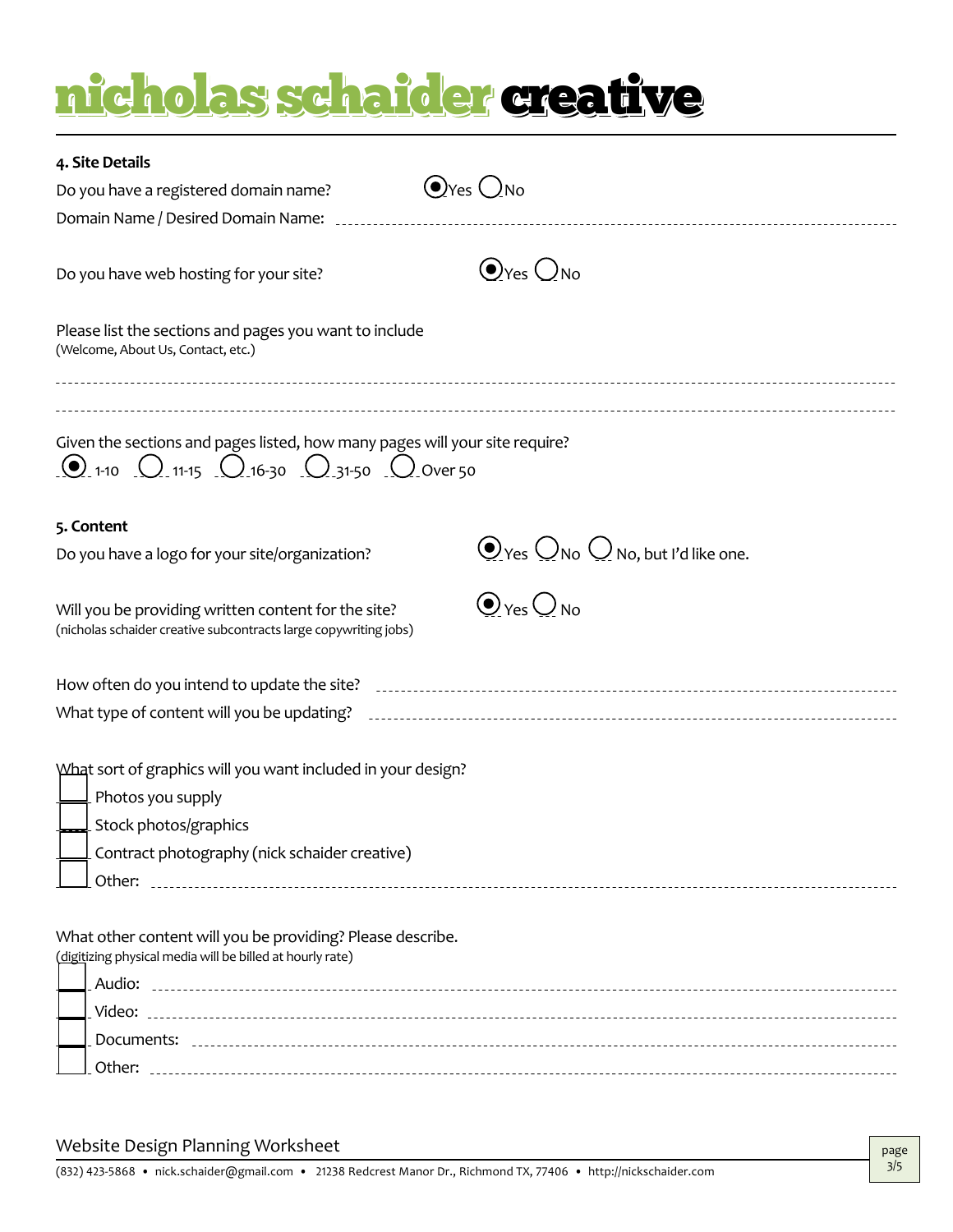We can provide several additional services to make your website more appealing and useful to your visitors. Feel free

to inquire about anything not listed here.  $\overline{\phantom{0}}$ 

| HTML5 audio, video, etc. |                          | Photo gallery (large scale, 50+ photos)             |
|--------------------------|--------------------------|-----------------------------------------------------|
|                          | Blog design and setup    | Content management system (CMS)                     |
|                          | HTML Email Marketing     | $\perp$ Identity/branding (logos, stationary, etc.) |
|                          | E-commerce/shopping cart | L Advertising setup / Adsense                       |
|                          | Other:                   |                                                     |

Do you have any trademarks, service marks, or disclaimers?

Yes: <u>...............................</u>....

May we include an unobtrusive "designed by" link at the bottom of your site?

 $\odot$  Yes  $\bigcirc$  No

### **6. Web Style Preference**

It is important that we understand the style you are wishing to portray on your website. List sites that you like some aspect of. With each, give an explanation.

| Please indicate any specific colors you would like to be utilized in your site's design. |
|------------------------------------------------------------------------------------------|